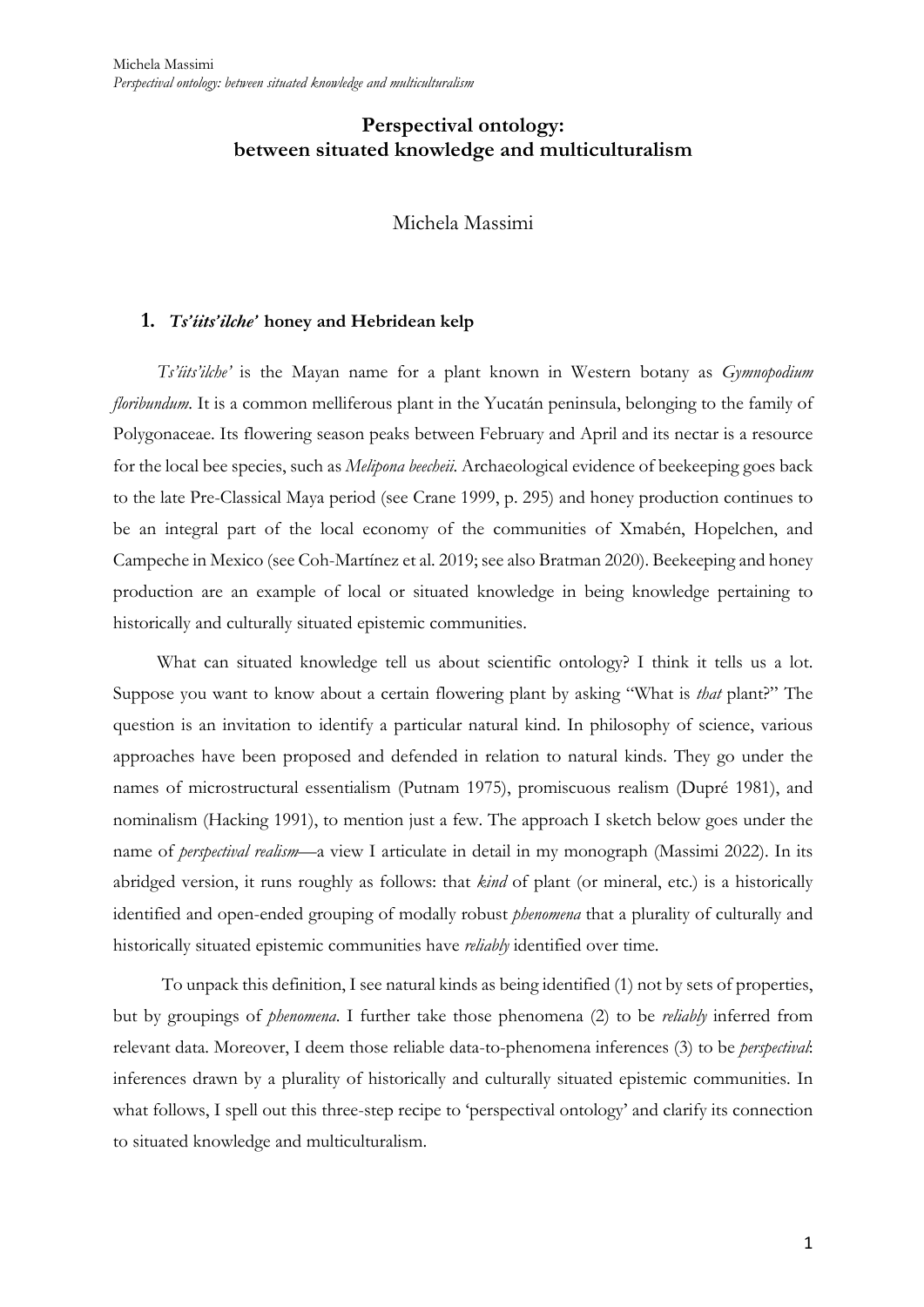Consider again the example of *Gymnopodium floribundum* or *Ts'íits'ilche'*. In asking "What is *that* plant?", one is inviting different possible answers typically elicited by different epistemic communities, depending on which particular phenomena are highlighted. Plant morphologists would answer the question by considering anatomical features of the plant. Cytogeneticists would appeal to DNA and chromosomes. Ecologists would consider pollination and environmental interactions. Melissopalynologists would focus on the presence of pollen in honey samples to study the geographical distribution of the plant. Beekeepers and honey producers would answer the question by delivering information on pollination peak times and the api-botanical cycle.

Each community, I contend, has the epistemic upper hand on a few clearly identifiable types of *phenomena*—be they morphological, genetic, or ecological phenomena, among others. Each phenomenon is indexed to a particular *epistemic domain*. For example, pollination involves apibotanical cycles and a wider understanding of complex interactions between the plant and its pollinators in the ecological domain. Perianth concerns the flower structure in the morphological domain. Being indexed to a particular domain is key to identifying 'events' that are candidates for 'phenomena' and sieving them apart from those that are not. I will say more about this point, the nature of phenomena and the difference between events and phenomena in the next section. But for now, what is to be said about this plurality of epistemic domains and associated phenomena?

This contextual pluralism might be reminiscent of Dupré's promiscuous realism (1981), where the vernacular kind term 'lily' maps differently onto the botanist's taxon *Liliaceae* and the chef's gastronomical grouping for garlic and onions. Yet the underlying philosophical concerns of my perspectivalist approach to natural kinds are somewhat different from those of promiscuous realism. A semantic concern with vernacular kind terms vs botanical taxa originally motivated promiscuous realism: namely, the need to acknowledge that the two classification schemes do not necessarily overlap. Promiscuous realism was intended to show that the Putnam–Kripke view whereby natural kinds are demarcated by real essences which in turn provide the extension of many terms in ordinary language—is simply untenable when it comes to biological classifications.

An epistemic (rather than semantic) concern primarily prompts my perspectival realism: namely, the need to understand how a particular (*perspectival*) type of pluralism functions as the driving engine in delivering *reliable scientific knowledge* about natural kinds. That there is a plurality of historically and culturally situated epistemic communities, each of whom might deliver reliable knowledge in its own domain, is a fact about science. What this perspectival pluralism can teach us about scientific ontology is the ongoing concern of perspectival realism.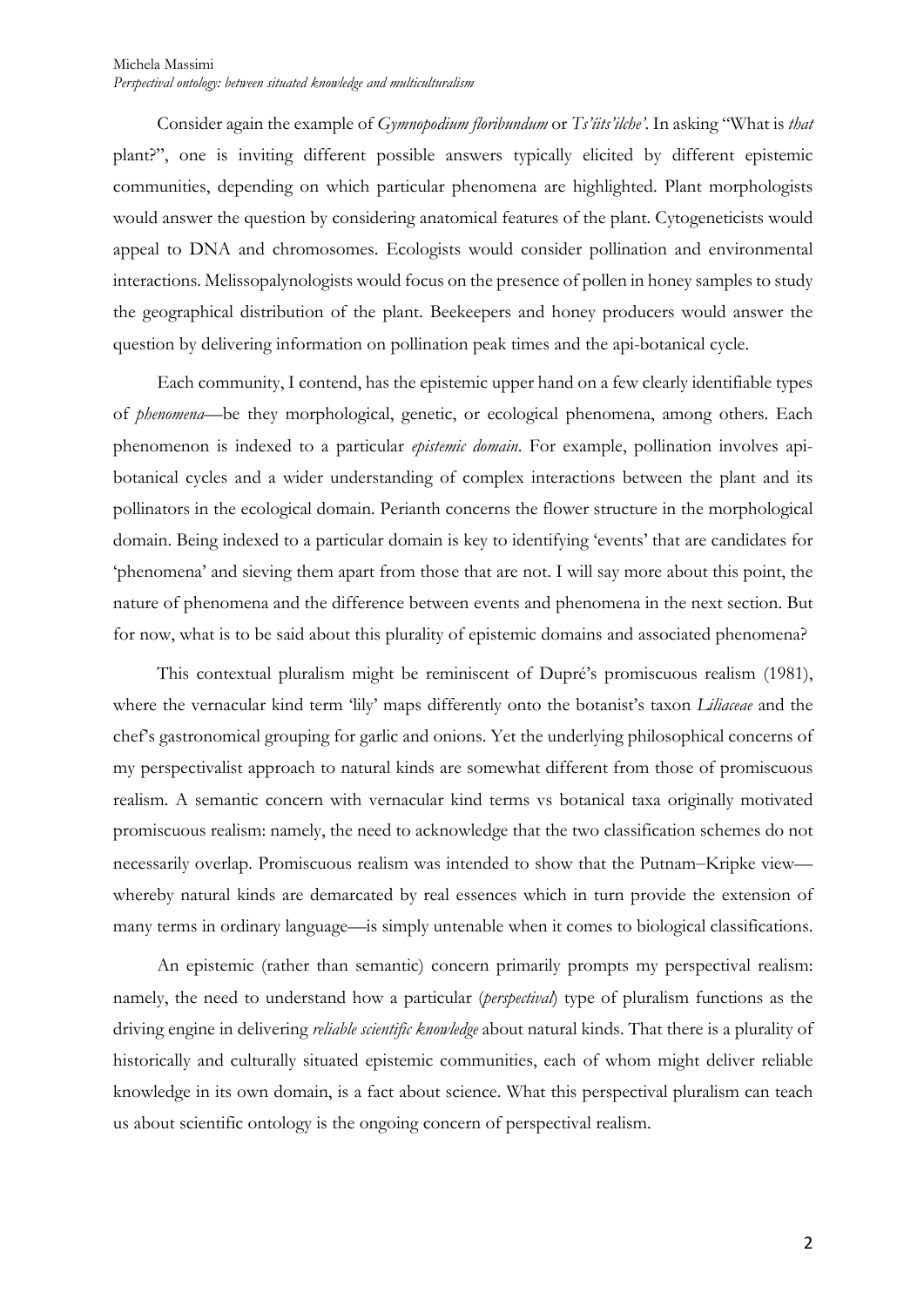#### Michela Massimi *Perspectival ontology: between situated knowledge and multiculturalism*

Perspectival realism is therefore an invitation to rethink scientific ontology altogether. It does not take ontology as a given, either in the form of essentialist kinds 'carving nature at its joints' or in the form of individuals—*this* plant *here, that* mineral *there—*whose classifications might be overlapping and promiscuous. Nor does perspectival realism handle taxonomic classifications (overlapping and pluralist as they might be) as simply labels attached to clusters of properties, or superimposed on a world of individuals. Rather, it treats natural kinds as historically identified and open-ended groupings of domain-indexed phenomena. A plurality of scientific perspectives is therefore not just a reflection of different (possibly disjoint and often incompatible) epistemic needs of various communities. It is instead—first and foremost—the very engine of reliable knowledge production, according to perspectival realism. And to see why, let us return one more time to the *Gymnopodium floribundum.*

Melissopalynological studies in the region of the Yucatán have found that *Ts'íits'ilche'* is under-represented at *ca* 3% among the single-flower honeys of the region, despite the plant being common. This finding has in turn suggested that the pollen production of this plant must be lower than that of other varieties of melliferous flora in the region (see Alfaro-Bates et al. 2010, p. 60). Local communities and their situated knowledge play an integral role in trying to understand and explain this finding. Beekeepers know best how to protect their apiaries across season; how to control insecticides that have devastating effects on bees; and the timing for the nectar peak, which is key to sustaining honey production.

It is by virtue of their being historically, geographically, and culturally situated that local epistemic communities know best about the phenomenon 'pollination peak': they know how to identify this modally robust phenomenon among a swarm of stable events. This example of situated knowledge about a phenomenon (let us call it *P*k) enables in turn other epistemic communities (e.g. plant morphologists) to investigate related phenomena *P<sub>i</sub>* (e.g. about the reproductive organs of the plants and the possible causes for the low pollen production in some of them).

In my philosophical idiolect, the *Gymnopodium* taxon is *all these phenomena.* The situated knowledge of different epistemic communities—melissopalynologists, beekeepers, plant morphologists, etc.—makes it possible to fine-grain or coarse-grain the description of the taxon by focusing on one phenomenon rather than another. For example, plant morphologists know how to describe the reproductive organs of the plant and the surrounding flower structure known as perianth. However, to gain insight into the reproductive performance of the plant, one needs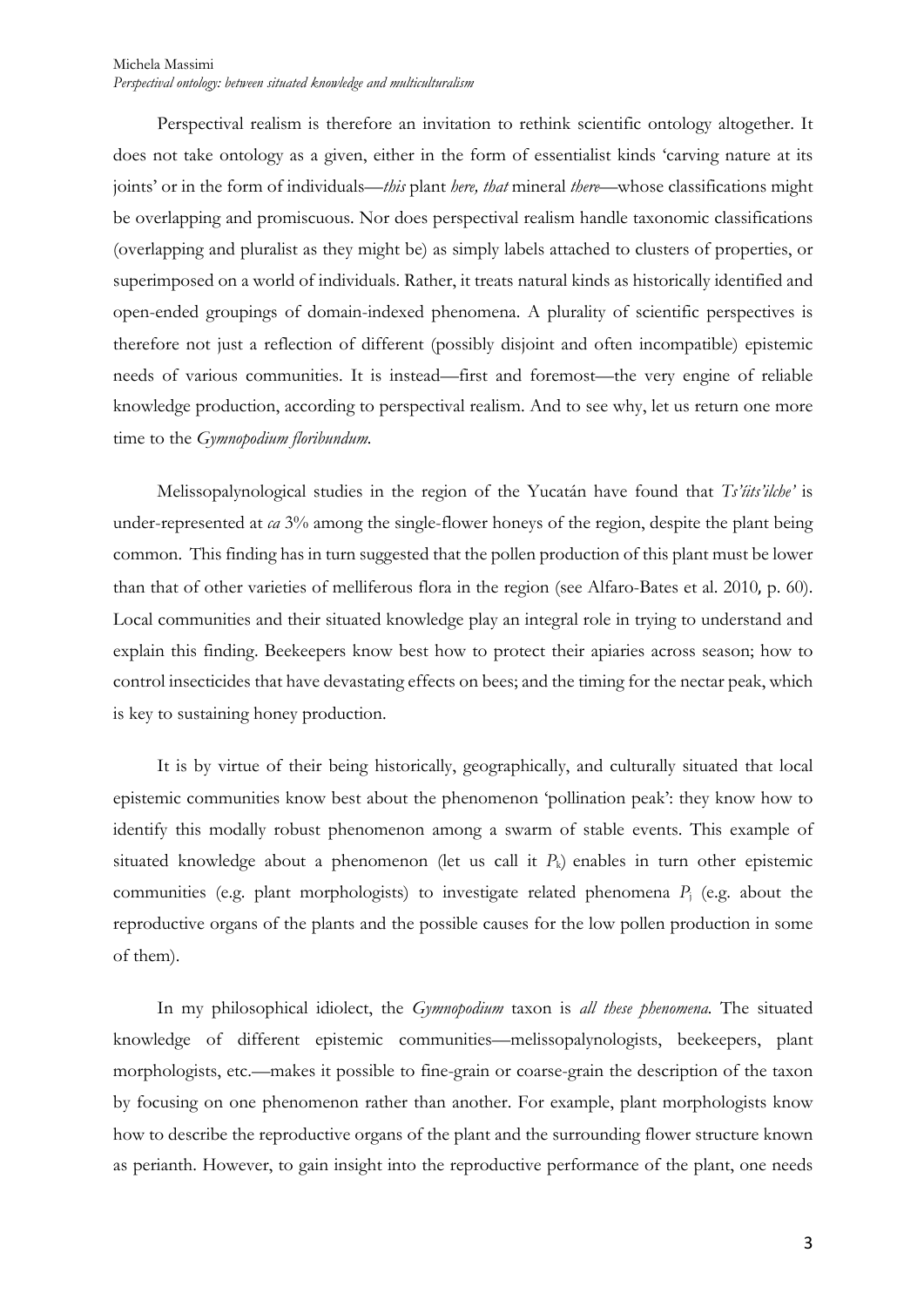to fine-grain the description at the level of the pollination peak. It is here that the local knowledge of beekeepers and honey producers about the api-botanical cycle has the epistemic upper hand in better understanding what might be causing the under-representation of *Ts'íits'ilche'* pollen in the honey of the region as spotted by melissopalynologists.

This is just one example of how perspectival pluralism matters to scientific ontology. It realigns questions about 'what there is' with questions about reliable scientific knowledge production. The outcome is a radical shift in ontology: from properties to phenomena; and from natural kinds as clusters of properties to natural kinds as open-ended groupings of domain-indexed phenomena. But there is more. Perspectival ontology so understood serves two additional important functions:

- (a) From an *epistemic* standpoint, it reinstates epistemic communities that have been (culturally, socially, historically) 'severed' from epistemological narratives about scientific knowledge production.
- (b) From a *normative* standpoint, it makes the case as to why scientific knowledge is multicultural and cosmopolitan at the same time: why it ought to be regarded as *pertaining to* a variety of historically and culturally situated epistemic communities.

Before I expand on these two points, a critic might be envisaged who could reply along the following lines: "Perspectival pluralism and situated knowledge may well befit botanical taxa and similar examples. But what about other examples that might seem impermeable to perspectival pluralism? What about supernovae, atoms, and electrons? Where is the perspectival pluralism, situated knowledge, and perspectival ontology *there*?"

Consider, for example, the natural kind 'electron'. J.J. Thomson's experiments with cathode rays (back in 1897) eventually earned him the Nobel Prize for Physics in 1906 for the discovery of the electron—or what he at the time referred to as a 'corpuscle' carrying a minimal unit of electric charge (see for the history of this episode Massimi 2019b and 2022 Ch. 10, on which I draw here). The history of the electric charge itself was at the turn of the last century entangled with ether theories in Victorian Cambridge and a long history of experiments in electrochemistry going back to the early 1800s. A plurality of historically and culturally situated scientific perspectives underwrites the ontological commitment to the 'electric charge': from Grotthuss' chain model for electrolysis to Thomson's 'Faraday tubes' marking the boundaries of lines of forces, to Planck's research programme of quantizing electricity alongside radiation.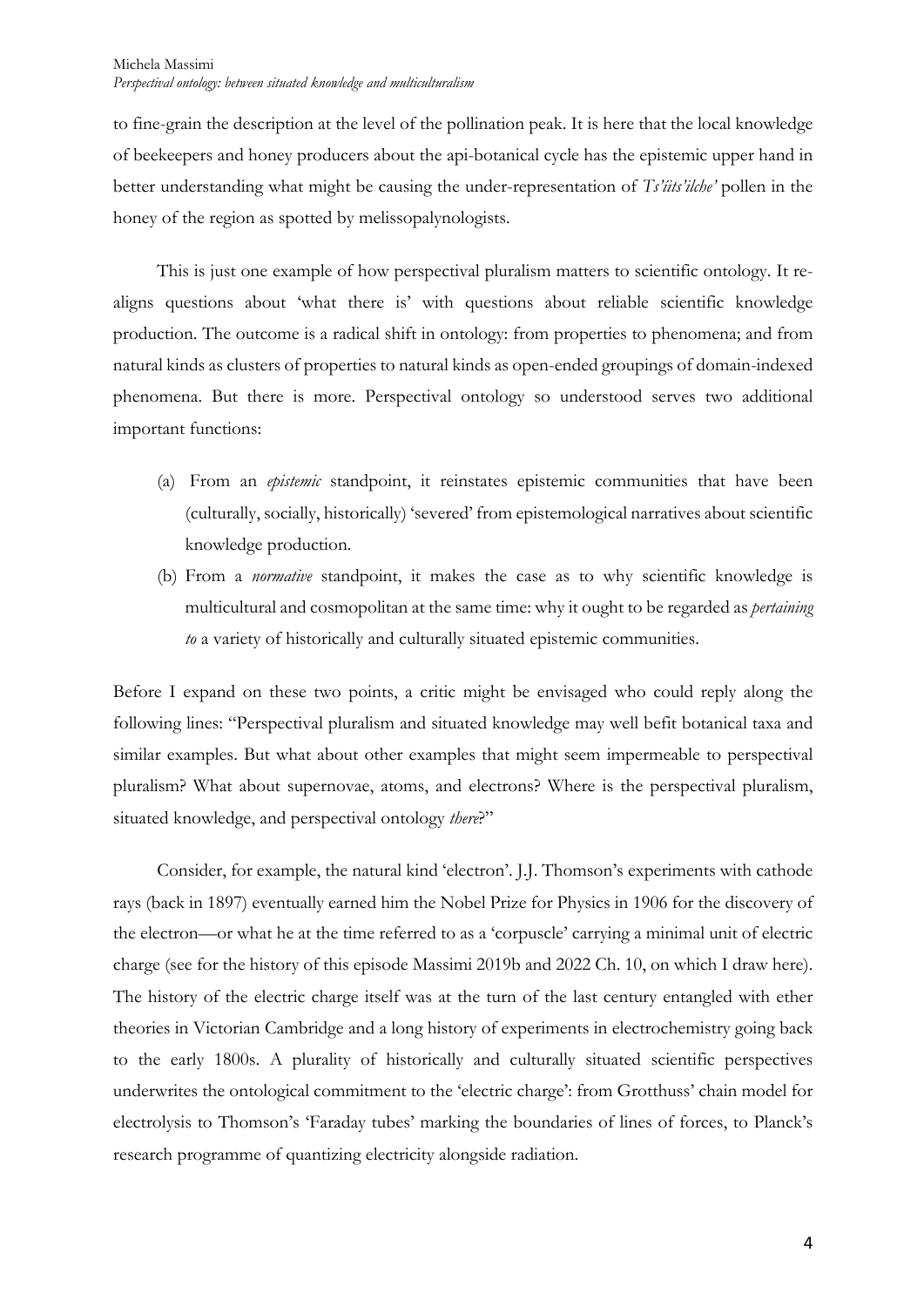Again, in my philosophical idiolect, the natural kind 'electron'—as the bearer of negative electric charge—is an open-ended grouping of historically identified phenomena, which in this case includes (in a non-exhaustive list) the electrolysis of water, the bending of cathode rays, and blackbody radiation, among many more phenomena to be discovered after Thomson. Different epistemic communities at the turn of the nineteenth century inferred these perspectival phenomena from wide-ranging data (bubbles in water, bent fluorescent beams in exhausted glass tubes, etc.) within the experimental, theoretical, and technological resources available at the time to *reliably* make those scientific knowledge claims.

Lawlike relations among features of these phenomena enabled not only inferences to be made about each of them but also the connection to be discovered between, say, the type of phenomenon 'water electrolysis' and the type of phenomenon 'bending of cathode rays'. For example, the lawlike relation in the charge-to-mass ratio that obtained in these phenomena was key to establishing that the minimal unit at play in electrolysis was also the minimal unit at play in cathode rays; and, even more importantly, that such a unit had a mass much smaller than that of the hydrogen ion. Thomson's 'corpuscle' (as he called it at the time) was the first sub-atomic particle to be identified.

"But where is perspectival ontology in this example?", my critic might insist. "Is not this a typical example of scientists converging on an entity-with-property—the electron with negative electric charge—that manifests itself across various phenomena?" Ultimately, I think, how one answers this question is a matter of philosophical stances. Philosophers, who are metaphysically more hard-nosed than I have ever been, will remain unmoved. But even they will have to concede that the ability to formulate scientific knowledge claims such as "there is an *electric charge*" or "there is a corpuscle with a certain charge-to-mass ratio" depends crucially on the ability to elicit its 'manifestations' across various phenomena. And these 'manifestations' (as one might want to call them) in turn require and presuppose perspectival pluralism. Indeed, they presuppose a particular kind of pluralism that extends well beyond the variety of scientific theories, models, and explanations available at the turn of the nineteenth century.

For example, some of these phenomena—e.g. the bending of cathode rays in the presence of an electric or magnetic field—could only manifest themselves thanks to the production of specially manufactured exhausted glass tubes. The latter were made possible by sophisticated experimental practices of glass-blowing, which flourished in Britain in the nineteenth century. J.J. Thomson himself had a professionally trained glass-blower, Ebenezer Everett, as his assistant at the Cavendish Laboratory. Exhausted glass tubes for research on electrical conductivity required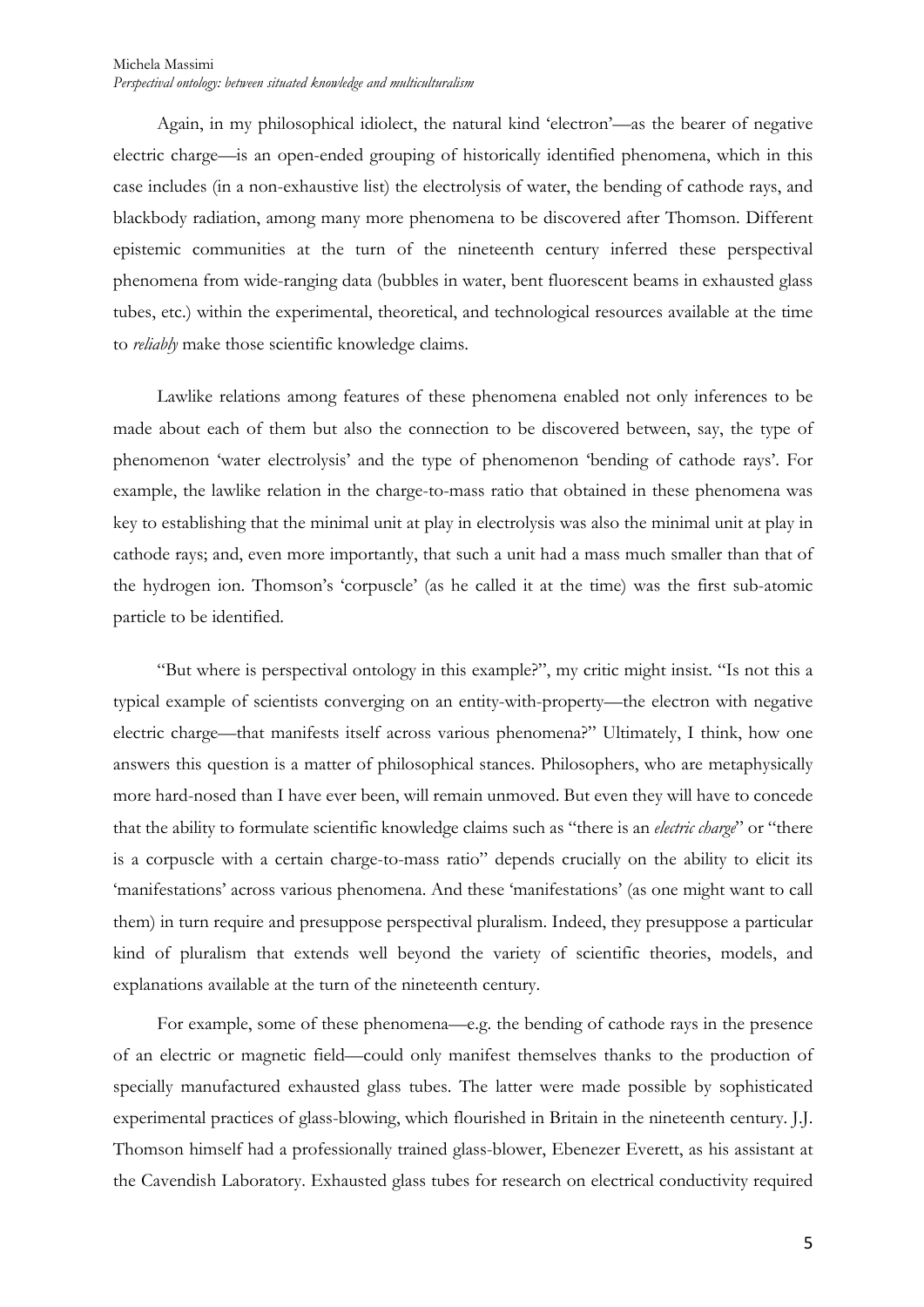lead-free glass, namely glass which was made using kelp (i.e. ashes of burnt seaweed) as an alkali source to reduce the melting temperature.

In the late eighteenth and early nineteenth century, kelp-making was commong in Scotland, especially around the Hebrides, before the production of synthetic soda and the Highland Clearances squashed the local economy and dispersed the local communities of kelp-makers. This is yet another example of situated knowledge and perspectival ontology. The natural kind 'electron' is an open-ended grouping of historically identified phenomena. Each phenomenon was reliably inferred from data by a number of epistemic communities, whose *situated knowledge* ranged from, modelling the electrostatic field via 'Faraday tubes' to manipulating electromagnetic interactions with cathode rays, making exhausted glass tubes with alkali flux, and producing the ashes of seaweed (and later synthetic soda) necessary for glass manufacture.

Situated knowledge matters not just from a cultural point of view (as with the contemporary Yucatán beekeepers), but also from a historical point of view (as with the Hebridean kelp-makers of the eighteenth and early nineteenth century). Attention paid to the range and variety of 'situated knowledges' behind scientific ontology is a way of 'reinstating' epistemic communities that historically have been (and continue to be) 'severed' from the epistemological canon of scientific knowledge production: be they kelp-makers, glass-blowers, or beekeepers (I develop this point in Massimi 2022, Ch 11). Perspectival ontology does just that: it reinstates those epistemic communities to their rightful roles in scientific narratives. It replaces the 'view from nowhere' with a view that is always and inevitably 'from somewhere'. It takes scientific knowledge as *always* local, situated, and ultimately perspectival knowledge. In a word, perspectival realism re-orients ontology as downstream from perspectival knowledge rather than upstream from it—as if ontology were a 'given'.

# 2. **What is perspectival ontology?**

It is time to zoom into the notion of phenomena at play in perspectival realism and associated perspectival ontology. It might look *prima facie* strange to appeal to phenomena in trying to develop a realist ontology for science. According to a well-established empiricist tradition, phenomena have often been regarded as mere appearances. Scientific realists, in turn, have often downgraded phenomena to mere manifestations of an underlying reality of causal properties, causal powers, and so forth. Building on earlier work (Massimi 2007, 2008, 2011), I have put forward an alternative way of thinking about phenomena that takes them in their own right (see Massimi 2022, Ch. 6, on which I draw here). My view places phenomena centre-stage when it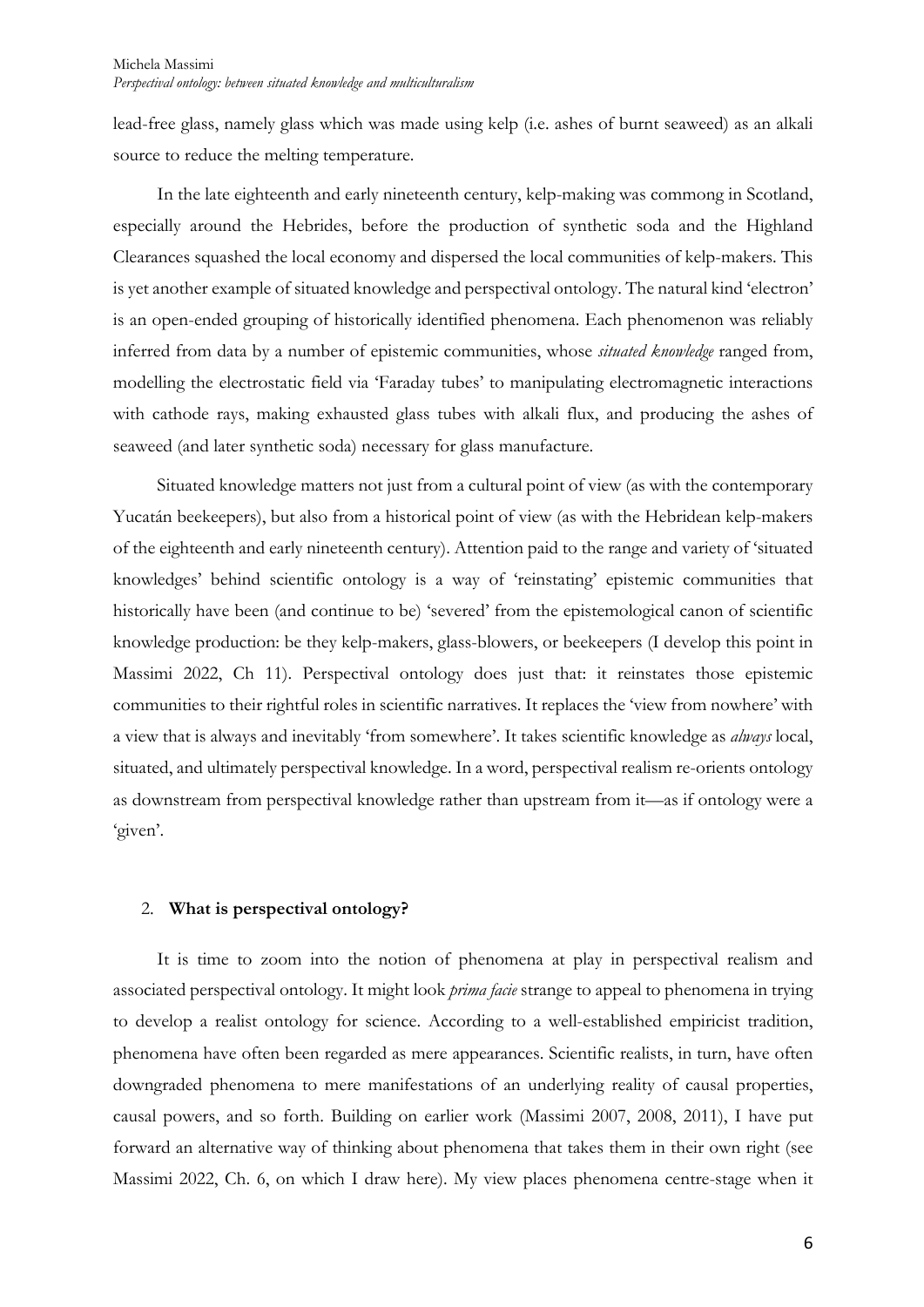comes to ontological commitments for the perspectival realist. What are phenomena, then, under the view I am proposing? Here is a definition:

Phenomena are stable events indexed to a particular domain (depending on the context of inquiry), and modally robust across a variety of perspectival data-to-phenomena inferences.

Phenomena are 'stable events' that can be recognized in a swarm of data and across different datato-phenomena inferences. The process of identification and re-identification of stable events that are genuine candidates for phenomena requires a *distinctive domain*. Going back to my earlier example, although it might be indexed to a particular spatio-temporal location (say, a particular local area of the Yucatán yesterday), the event of a child flying a kite nearby a blossoming plant does not have a proper domain of inquiry for it to qualify as a candidate phenomenon. (Caveat: the event kite-flying-in-a-thunderstorm might well qualify as a *bona fide* candidate phenomenon in some other domain of inquiry—think of Benjamin Franklin and the phenomenon of electric discharge). By contrast, the event of a bee buzzing nearby the same plant has a proper domain of inquiry (pollination ecology) and as such it is an eligible candidate for a phenomenon: that is, pollination.

Second, the events have to be *stable* to count as candidates for phenomena. I see stability as related to lawlikeness: an event is stable if there is a lawlike dependency among relevant features of it. Lawlike dependencies are at play in the pollination of flowers no less than in the charge-tomass ratio of the electron. For example, pollinator performance is defined as the product of flower coverage (FC) and pollen deposited (PD). Perspectival realism treats lawlikeness as a primitive property of stable events in nature. Lawlikeness grounds a first-tier modality at play in, for example, whether a flower *would* be pollinated *if* a pollinator were to visit it; or whether cathode rays *would* bend *if* an electric or magnetic field were applied to it. How to go from stable events so defined to phenomena?

A phenomenon, as I see it, is a stable (qua lawlike) event whose occurrence *can be inferred* in *many different possible ways*. Stability goes hand-in-hand with modal robustness: indeed, the two come together in a two-tier modal view. In addition to lawlikeness as a primitive property of stable events, there is a second-tier modality at play in perspectival ontology: what I call the *modal robustness* of phenomena understood as an *epistemic* form of modality. Modal robustness expresses the many ways in which epistemic communities *infer* the relevant phenomenon by connecting often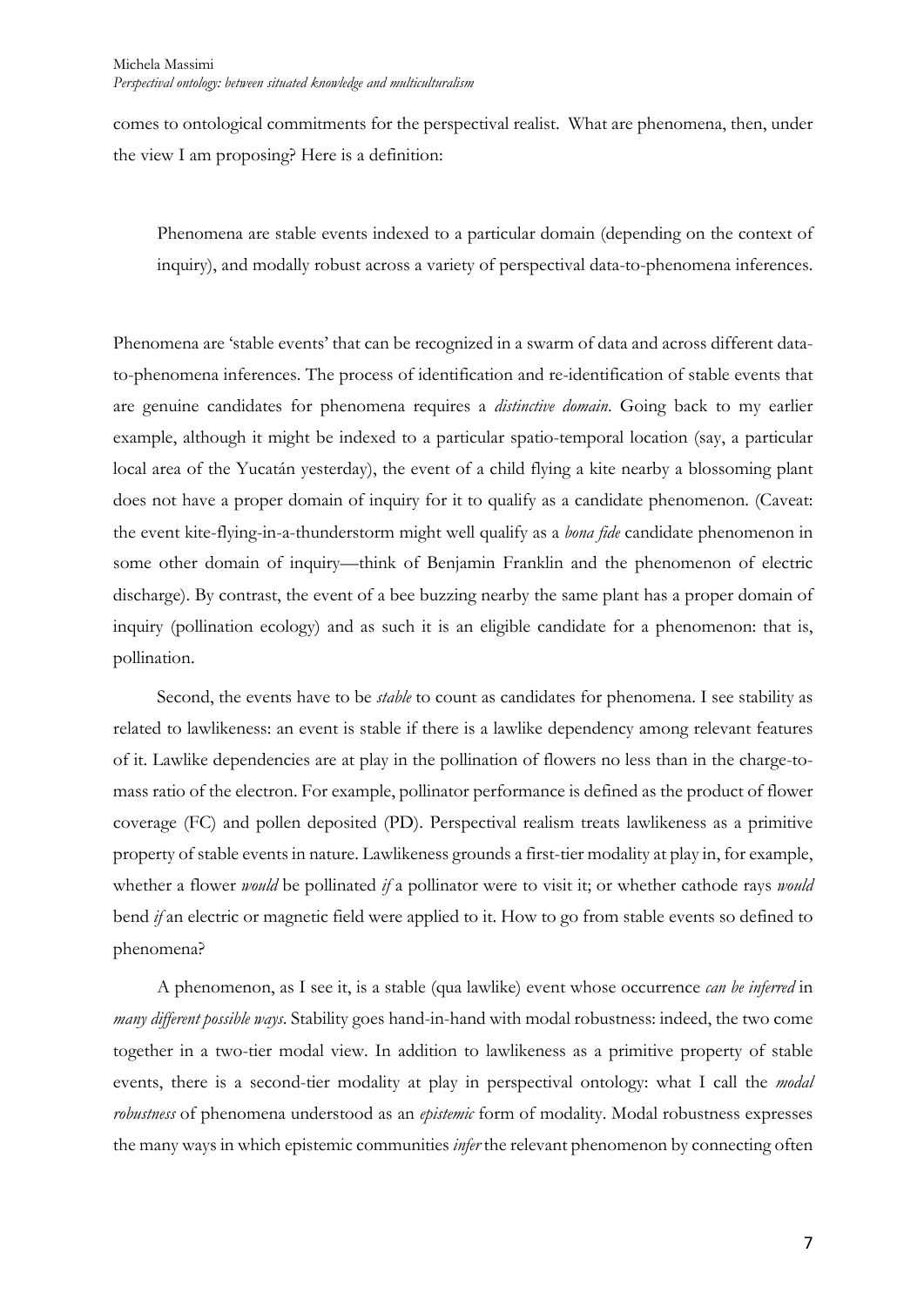diverse datasets to the occurrence of the stable event in question. This is where the *inferential and perspectival* aspects in my definition of phenomena become salient.

To return to my opening examples, one of the domain-indexed stable events for the plant *Gymnopodium floribundum* consists in pollen grains being deposited on the reproductive organ of the plant (in certain numbers, at a certain interval of time, frequency, and so on). The associated phenomenon is 'pollination'. Pollination is a modally robust phenomenon in that the occurrence of the aforementioned stable event *can be inferred* in many different ways in different plants by different epistemic communities. Think of hummingbirds hovering, honeybees dancing, bumblebees sensing static electricity, midges pollinating cacao tree flowers while laying eggs in rotting cocoa husks. The phenomenon 'pollination' involves inferences from a range of data to the stable event in question (pollen being deposited on the reproductive organ of a particular plant). And these inferences are drawn by different epistemic communities—pollination ecologists, conservationists, bee-keepers, ornithologists, entomologists, and so forth—who rely on their respective situated knowledges.

Likewise, an electric charge being attracted or repelled by an external field is a lawlike event in nature. The bending of cathode rays is the modally robust phenomenon in that the occurrence of the aforementioned stable (qua lawlike) event *can be inferred* in different ways: for example, using both electric and magnetic fields of different strengths, or by deploying cathode ray tubes made of different metals for the cathode and anode, and with different gases filling the tubes. And here too, different epistemic communities—from kelp-makers to professional glass-blowers like Ebenezer Everett; from physicists studying electromagnetism to quantum theorists exploring the quantised nature of electricity—were ultimately responsible for enabling and teasing out the network of inferences from the relevant data to the stable event in question.

The modal robustness of phenomena can be regarded as a secondary quality: it depends on how epistemic communities occupying particular scientific perspectives relate a variety of datasets to the stable event in question *within the inferential boundaries* of their situated knowledge including (perspectival) experimental techniques, technological tools, and modelling practices. The latter *are* subject to change over time—that is what makes knowledge situated and perspectival. By contrast, the occurrence of stable-qua-lawlike events is irrespective of the particular perspectival pluralism human beings have historically developed. *This* is realism—or, better, the realist tether in perspectival ontology.

However, what makes a stable event a 'phenomenon' *does* depend on a range of epistemic communities and their inferential tools. That the negative electric charge is repelled by an electric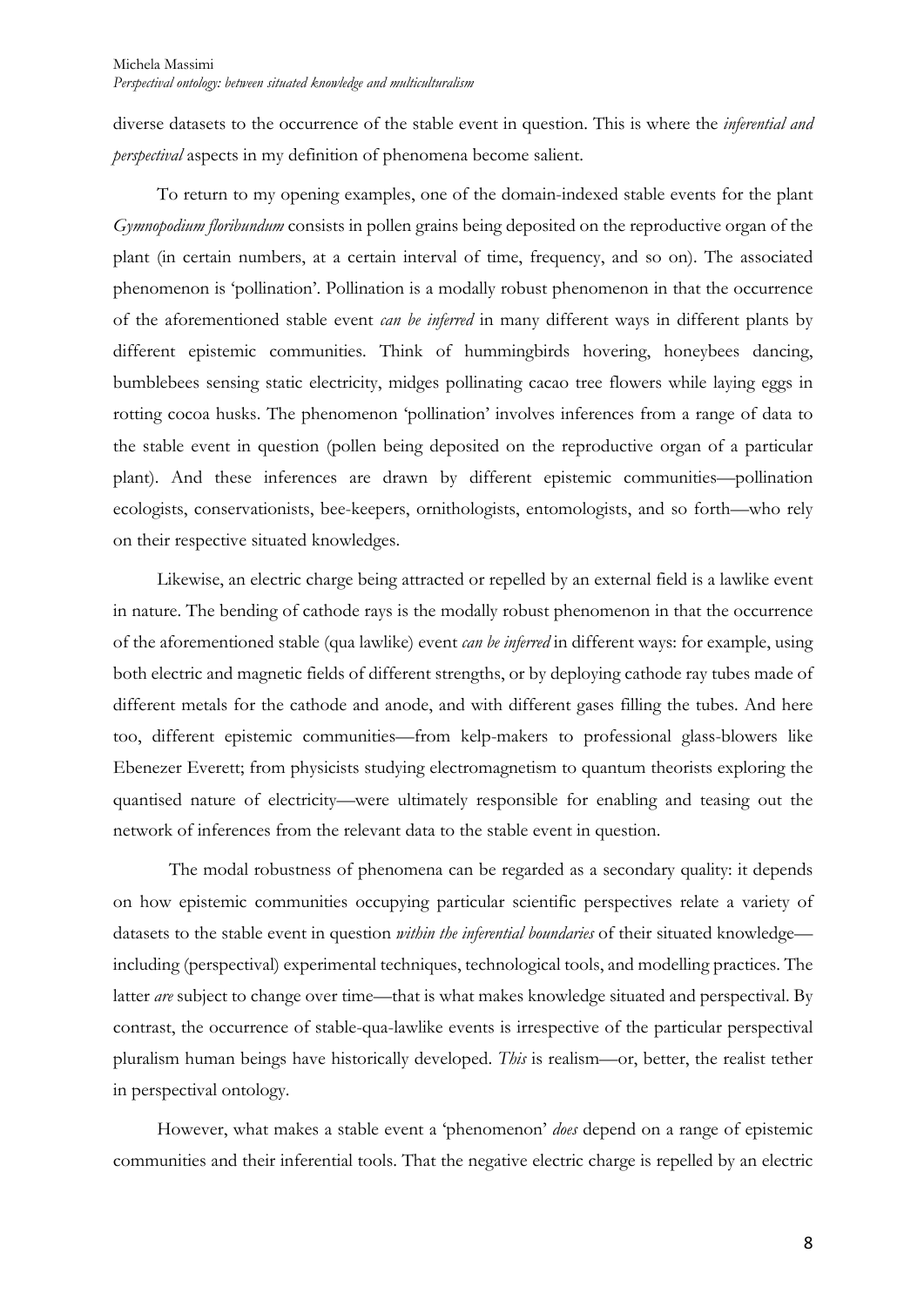field is a stable event in nature, whose lawlike occurrence is independent of J.J. Thomson and the situated knowledge of Victorian Cambridge and associated ether theories and 'Faraday tubes'. However, that the occurrence of such an event—and associated ones such as electrical ions in water—*could be robustly inferred* in many different ways (as described above) is dependent on the situated knowledge of particular communities at particular historical times.

In this example, it is dependent on knowledge about kelp-making, glass-blowing, and how to produce exhausted glass tubes with different metallic anodes and cathodes, how to manipulate them, and how to model what could be seen. This is what makes the phenomenon of the 'bending of cathode rays' *modally robust* across a variety of perspectival data-to-phenomena inferences. Teasing out the space of inferences for any given phenomenon is what historically and culturally situated epistemic communities do.

Thus, to say (as I do) that modal robustness is a secondary quality is to stress how the modal features that are so crucial to *scientific discourse about phenomena* depend both on the *stability of the event* (which is in nature, grounded in its lawlikeness) and on *epistemic communities occupying one or more scientific perspectives* that are able to observe, detect, and identify the stable event through often diverse and long inferential routes and advance claims of a modal nature about it. There is no ultimate metaphysical foundation to modal robustness in perspectival ontology: no need for categorical properties, dispositional essences, causal powers, and so forth. That does not make phenomena any less real, though. If anything, it transforms the old ontological category of phenomena from Platonic 'shadows on the walls' into 'empowered' phenomena in their own right.

One might raise two concerns at this point. A first concern relates to the *reliability* of the inference from data to phenomena. Is not there a risk of delegating to epistemic communities, whose knowledge is inevitably limited and perspectival, the exacting task of discerning what phenomena are in existence? And how can they possibly get this right given the situatedness of their knowledge? In other words, what guarantees that the perspectival data-to-phenomena inferences are in fact *reliable*? The second and related concern pulls in the opposite direction. Let us take for granted that such inferences are after all reliable. What makes them *perspectival*? Are not they reliable precisely because they reliably infer the relevant phenomenon, no matter what kind of perspectival tools, modelling assumptions, and techniques are available to any given epistemic community and their situated knowledge?

In reply to both concerns, situated knowledge at work behind perspectival data-tophenomena inferences is not an epistemic limitation that must be overcome. Neither is it a stumbling-block on the road to reliable scientific knowledge production. If anything, it is the very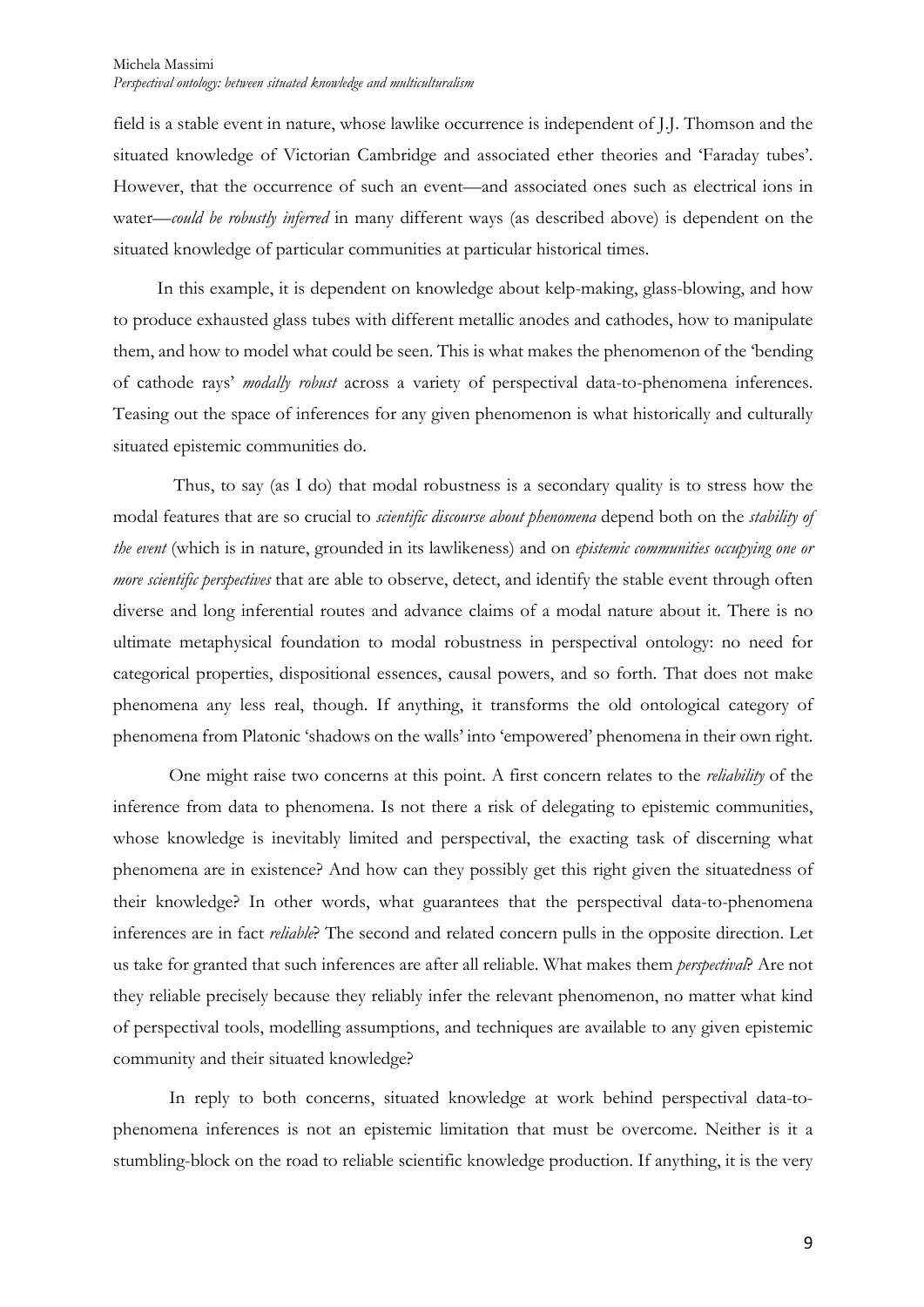driving engine of reliable scientific knowledge production. A data-to-phenomena inference is reliable *because* it is perspectival (not *in spite of* being perspectival). To appreciate this point, which is core to my view, I need to introduce my working definition of a 'scientific perspective' (see Massimi 2022 Ch. 1, expanding on Massimi 2018a and 2019a):

*Scientific perspective* (*sp*): A scientific perspective *sp* is the actual—historically and culturally situated—scientific practice of a real scientific community at a given historical time. Scientific practice should here be understood to include: (i) the body of *scientific knowledge claims*<sup>1</sup> advanced; (ii) the experimental, theoretical, and technological resources available to *reliably* make those scientific knowledge claims; and (iii) second-order (methodologicalepistemic) principles that can *justify* the *reliability* of the scientific knowledge claims so advanced.

My definition stresses the role of situated experimental, theoretical, and technological resources in producing *reliable* claims of knowledge. As a result, a 'scientific perspective', as I use the term, does not include a number of (metaphysical, philosophical, or religious) beliefs, which might be influential in making a community endorse some claims of knowledge but do not explain how the community came to *reliably* make them, or how the community *justified* the *reliable* procedures for advancing them. For example, the philosophical view of Neoplatonism was very influential in the Renaissance period and a contributing factor for the epistemic community of the time (including Kepler) to *accept and endorse* Copernicanism as an attractive scientific view.

However, reasons for accepting and endorsing Copernicanism are not the same as reasons for reliably and justifiably coming to *know* Copernicanism. Neoplatonism did not play a direct role in establishing either the *truth* of or the *justification* for the *reliability* of Copernican knowledge claims (e.g. the claim that the Earth orbits the Sun). This is what makes a scientific perspective—in my use of the term—different from, say, Kuhn's scientific paradigm (for a different take on this issue, see Giere 2006).

At the same time, the above definition is broad enough to encompass under the name of 'scientific perspective' claims of knowledge generated via modelling practices, particular

<sup>1</sup> By 'scientific knowledge claims', I mean *claims of* scientific knowledge—the kind of claims that communities of epistemic agents advance at a particular historical time and using specific theoretical, experimental, and technological resources. Not all of them amount to genuine scientific knowledge (some may prove wrong over time). Still, we would not want to deny the title of 'scientific perspective' to Ptolemaic astronomy, and so forth, just because some claims of knowledge proved false over time.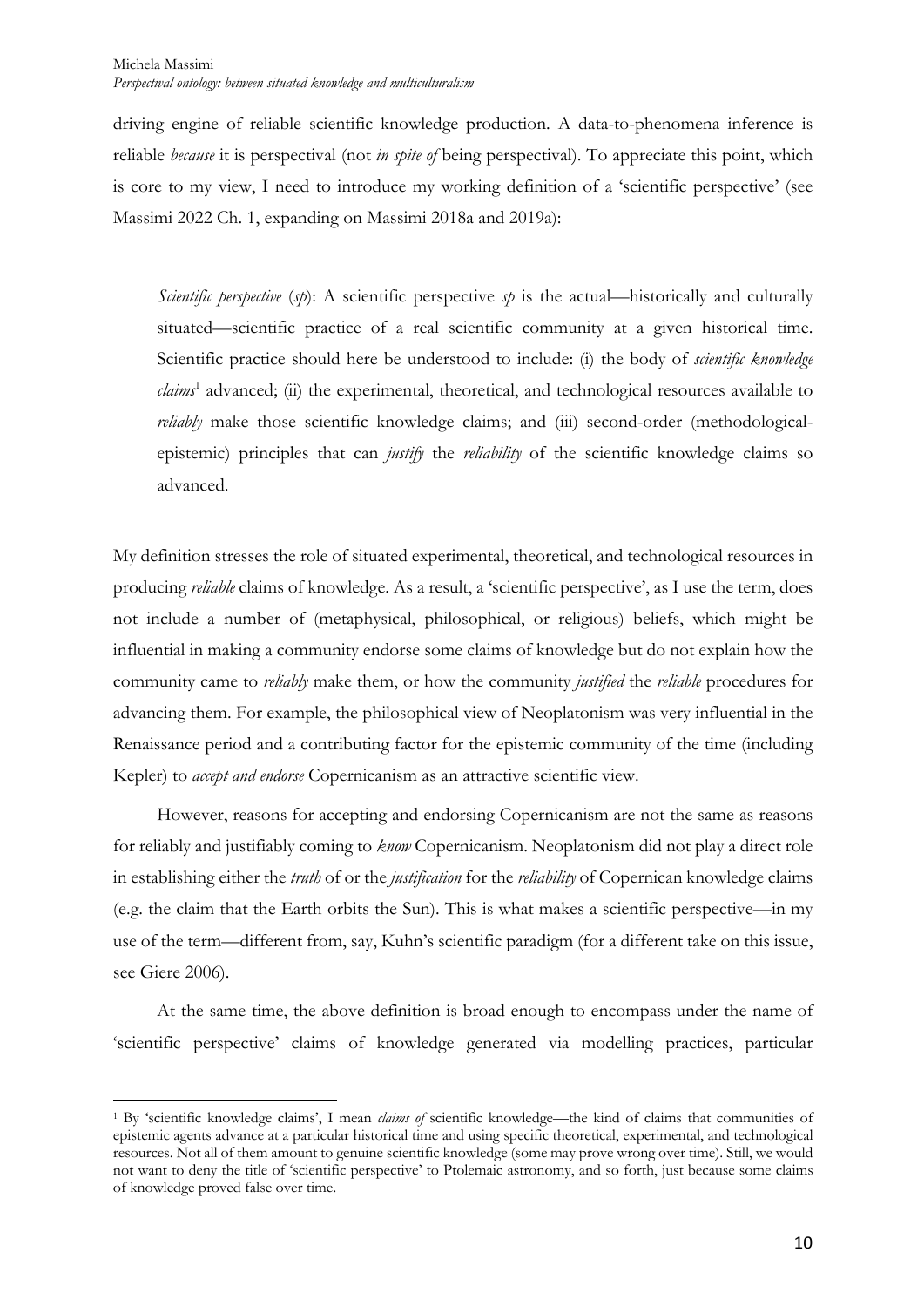experimental-technological resources, and, more broadly, historically and culturally situated practices—be they about beekeeping and honey production or kelp-making and glass-blowing (among many other examples I discuss in Massimi 2022). Situated knowledge runs deep in scientific perspectives. For it is impossible to detach the body of scientific knowledge claims from the varieties of experimental, technological, and modelling procedures employed in advancing them *reliably*; *and* from the methodological and epistemic principles that can in turn *justify* those *reliable procedures*.

My definition of 'scientific perspective' owes a great deal to perspectival knowledge in epistemology as described by Ernest Sosa (1991), who in my view has charted a fertile middle ground beyond foundationalism and coherentism.2 One of the attractive aspects of this definition is that a clear distinction between the *truth* and the *justification* for claims of knowledge becomes immediately available. The truth of knowledge claims endorsed by particular epistemic communities is ultimately a matter of correspondence with the way the world is (i.e. correspondence with modally robust phenomena as described above) and it requires having *reliable* procedures for arriving at these claims.

The truth of knowledge claims is not fixed by the scientific perspective in which they might have originated. Scientific perspectives do not offer perspectival facts. Nor should truth be understood in terms of perspectival truthmakers, or as indexed to a perspective or relative to a perspective (see Massimi 2018b and again 2022 Ch. 5). I see scientific perspectives as offering instead justificatory principles for the reliability of specific claims of knowledge and also playing the role of contexts of assessment for claims of knowledge originating from other scientific perspectives. As new scientific perspectives come to the fore, existing claims of knowledge can be cross-perspectivally assessed and retained or withdrawn over time accordingly. Thus, while truth as correspondence is a cross-perspectival affair in that different epistemic communities with different scientific perspectives have to be able to identify and re-identify modally robust phenomena over time, scientific perspectives offer a second-order set of epistemic-methodological justificatory principles that can shed light on whether or not someone has *justifiably* come to *reliably form* claims of knowledge about those phenomena (and groupings thereof).

By separating truth from justification, the aforementioned working definition of scientific perspective does not fall prey to classical problems affecting Kuhn's view about scientific paradigms. For instance, there is no equivalent to 'living in a new scientific world' under my

 $2$  See Massimi (2012). I return on this point in Massimi (2022), Ch 1.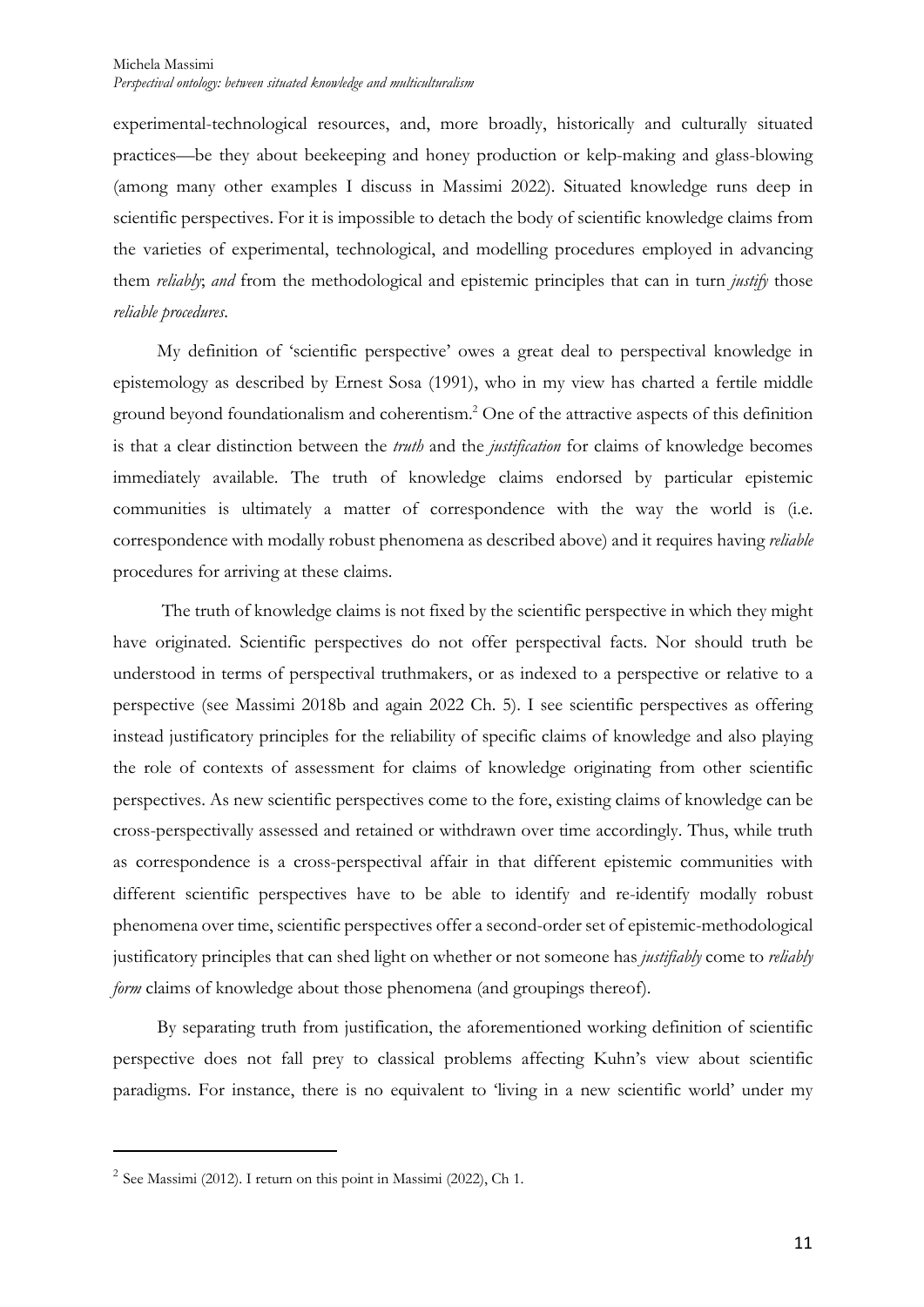definition of 'scientific perspective'. Scientific perspectives do not mould ontology. They neither produce perspectival facts nor deliver truths relative to a perspective.

There is more. A scientific perspective may lack access to well-defined truth conditions, despite clearly defined assertability conditions in a certain historical and cultural context. Think of Lavoisier advancing claims of knowledge about caloric, whose assertability conditions were well defined given the experimental methods and historical-cultural context he was working with. Yet the truth conditions of those claims were not well defined at the time in the absence of the relevant evidence against caloric that became available only later, after a long tradition of geophysical studies on thermal conductivity in rocks and Joule's experiments with paddle-wheels.

Thus, when I say that truth as correspondence is a cross-perspectival affair, what I mean is that ultimately a *plurality of intersecting perspectives* is needed to transform claims of knowledge into knowledge concerning particular phenomena. Again, think of Lavoisier's claims about thermal phenomena in terms of caloric and how geothermal physics had to be brought to bear on chemistry to establish the unreliability of Lavoisier's inferences from data about transition of states to the existence of the putative caloric. The modal robustness of phenomena as a secondary quality marks, then, an important point in this discussion: namely, that a plurality of perspectival inferences is required to secure *reliable scientific knowledge* production. This is my reply to the first aforementioned concern. There is no risk of delegating to epistemic communities, whose knowledge is inevitably limited and perspectival, the exacting task of discerning what phenomena are in existence because reliable scientific knowledge production is the product of a plurality of intersecting scientific perspectives, rather than the prerogative of any one epistemic community in particular.

Relatedly, and in reply to the second concern, I see the plurality of scientific perspectives not as a disjoint set of necessarily (and by default) dissonant and incompatible vantage points, as scientific pluralism is often presented in the literature. Scientific perspectives *intersect with one another* to fulfil a key epistemic role for scientific knowledge: namely, to cross-check the *justification* and/or the *reliability* of claims of scientific knowledge. It could be, for example, that the data-tophenomena inference, while justifiably drawn, is nonetheless unreliable (as with Lavoisier's example above). Or it could be that, while reliably formed, some claims are suffering from justificatory principles that might be defective, or that might be insufficient by themselves to ground the reliability of the procedure behind those claims.

Cross-perspectival assessment of claims of knowledge is key to deliver reliable scientific knowledge and, ultimately, truth conditions. The epistemic heavy lifting is done by the pluralistic,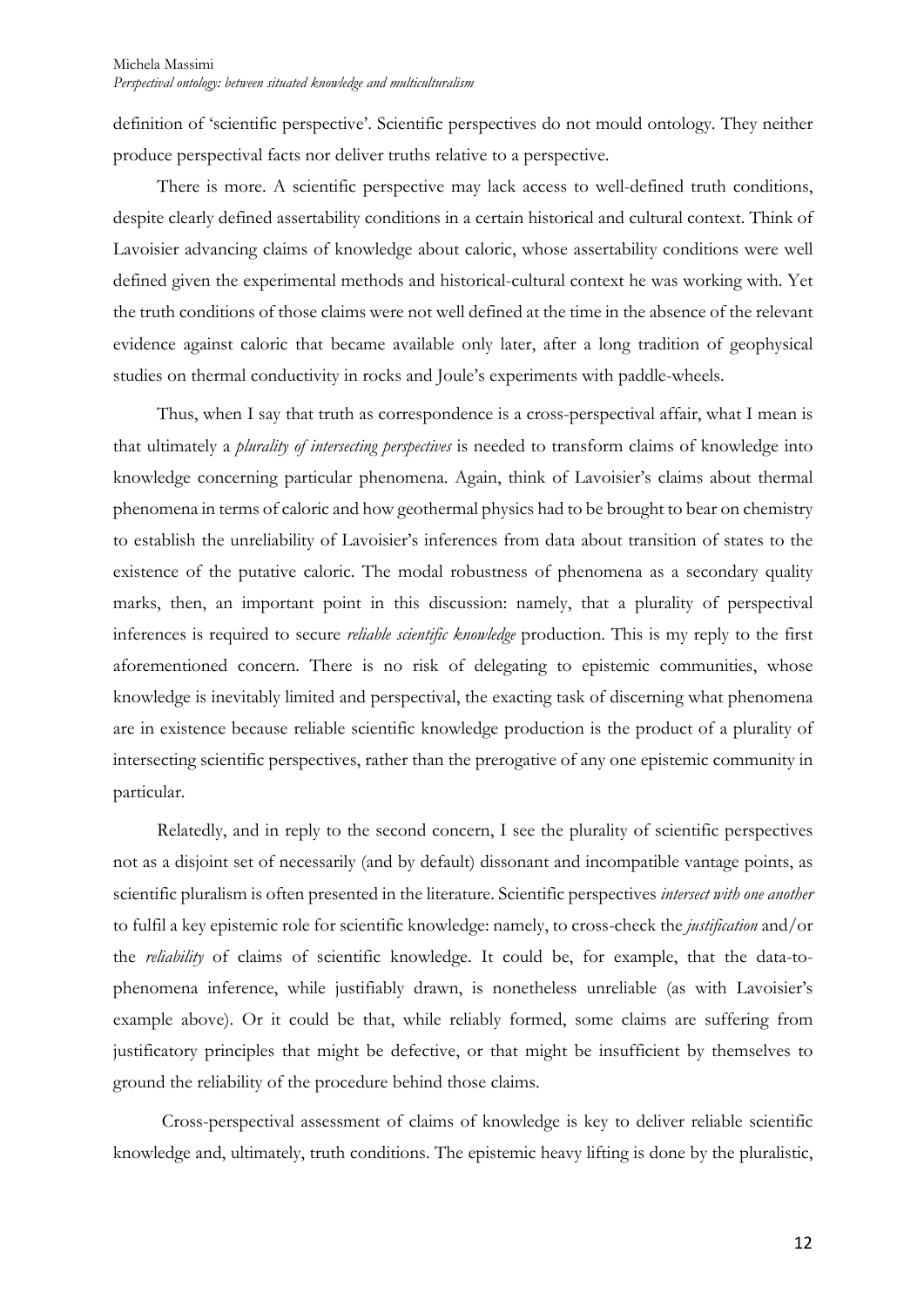diverse, and fluid interplay of historically and culturally situated scientific perspectives. Perspectival pluralism is what makes *us wonderfully diverse human beings capable of reliable scientific knowledge over time.*

#### 3. **Situated knowledge and multicultural science**

In a book provocatively entitled *Is Science Multicultural?*, Sandra Harding (1998) has made an unflinching assessment of science and especially scientific narratives that have failed to engage with postcolonial histories of science. She opens the book by asking Kuhn's question: "How could history of science fail to be a source of phenomena to which theories about knowledge may legitimately be asked to apply?" (Kuhn 1962/70, p. 9), and she takes aims at what she describes as "older theory of scientific knowledge" and "conventional epistemology of modern science", whereby

The success of modern science is insured by its general features—experimental method or scientific method more generally, science's standards for maximizing objectivity and rationality, the use of mathematics to express nature's laws, the distinction between primary and secondary qualities in nature, or some other. Science is singular—there is one and only one science—and its components are harmoniously integrated by such internal features. (Harding 1998, p. 2)

To this view of "one 'nature,' one truth about it, and one science" as a remnant of internalist epistemology, Harding counterposes post-Kuhnian and postcolonial science studies which have emphasized how "cultures have been interacting with each other from the beginning of recorded human history. Cultures have exchanged shells, beads, seeds, cattle, manufactured goods, women and scientific and technological ideas" (ibid., p. 8). She then asks, following up on Kuhn's question: "how could the recent interactionist accounts of sciences and technologies in multicultural and global (and gendered) history fail to be a source of phenomena to which theories about knowledge may legitimately be asked to apply?" (ibid., p. 9).

Harding's pressing question has a bite for the epistemology of science. Why is it so hard to engage with what she refers to as the "interactionist accounts of sciences and technologies"? This is particularly evident in the debate on scientific realism and anti-realism in science, which has had a tendency to proceed in some weirdly engineered historical and cultural vacuum. There are some obvious methodological reasons. The questions that philosophers of science tend to ask are often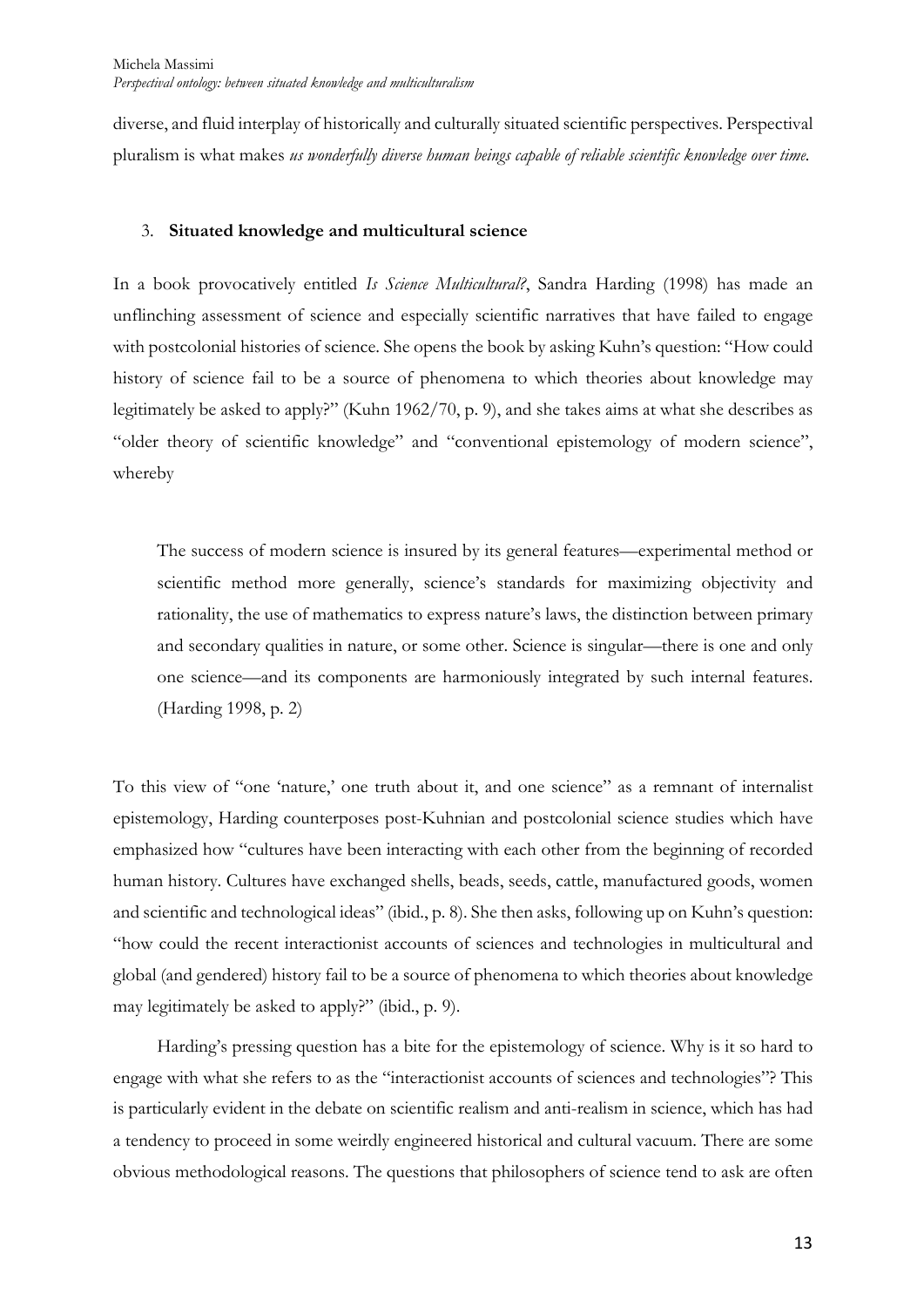questions about methods, rationality, and the nature of evidence in science. Inevitably, the tools and approaches adopted to answer these questions tend to be general and possibly impermeable to the vagaries of any particular historical or cultural context.

Yet there is a problem arising from the uncritical use of such philosophical tools, which I take is what Harding's question is getting at. These tools often hide a presumption that scientific knowledge production proceeds on some kind of idealized frictionless plane rather than in welldefined historical and cultural contexts, which in turn affect the nature of the claims of knowledge advanced. One of the main motivations for perspectival realism is to counteract this presumption. The realism I articulate in my monograph (Massimi 2022) is realism within the bounds of a plurality of intersecting scientific perspectives, where I understand the notion of scientific perspective rather broadly to include any scientific practice that has resulted in reliable knowledge claims retained across scientific perspectives.

One outcome of this re-orientation of the debate on realism is a greater emphasis placed on historically and culturally situated epistemic communities, including communities that are often severed by epistemological narratives and frictionless accounts of scientific knowledge production. Going back to the examples in section 1, in my monograph (Massimi 2022) I discuss the local knowledge about the melliferous flora among the beekeepers of the Yucatán peninsula; ethnobotanical knowledge of the rosy periwinkle in the communities of Madagascar; and engineering knowledge about ground-water motion behind fountains, such as those of Alhambra and Villa d'Este, among many others.

It is, then, worth stressing the important multicultural dimension inherent in the notion of 'scientific perspective' and its implications for how to think of scientific knowledge production and epistemic injustices in science (a theme I attend to in Massimi 2022, Ch 11). I urge to understand *situated knowledge* not in terms of 'enrolling' in a particular epistemic community with its modelling assumption, technological tools and so forth. Scientific knowledge by its very nature is cosmopolitan in that it grows through exchanges, trades, and cultural encounters. For example, it would be wrong to identify what one might call the 'Faraday–Maxwell perspective' with 'shared membership' of some field-theoretical assumptions and modelling practices as the exclusive intellectual repository of the Cavendish Lab in Victorian Cambridge. Doing so would lose sight of the broader historical and cultural context in which the perspective became possible in the first instance, and eventually thrived. It would, for example, unjustly cut out Scottish kelp-makers, local glassware artisans, and glass-blowers, among others, whose practices were important enabling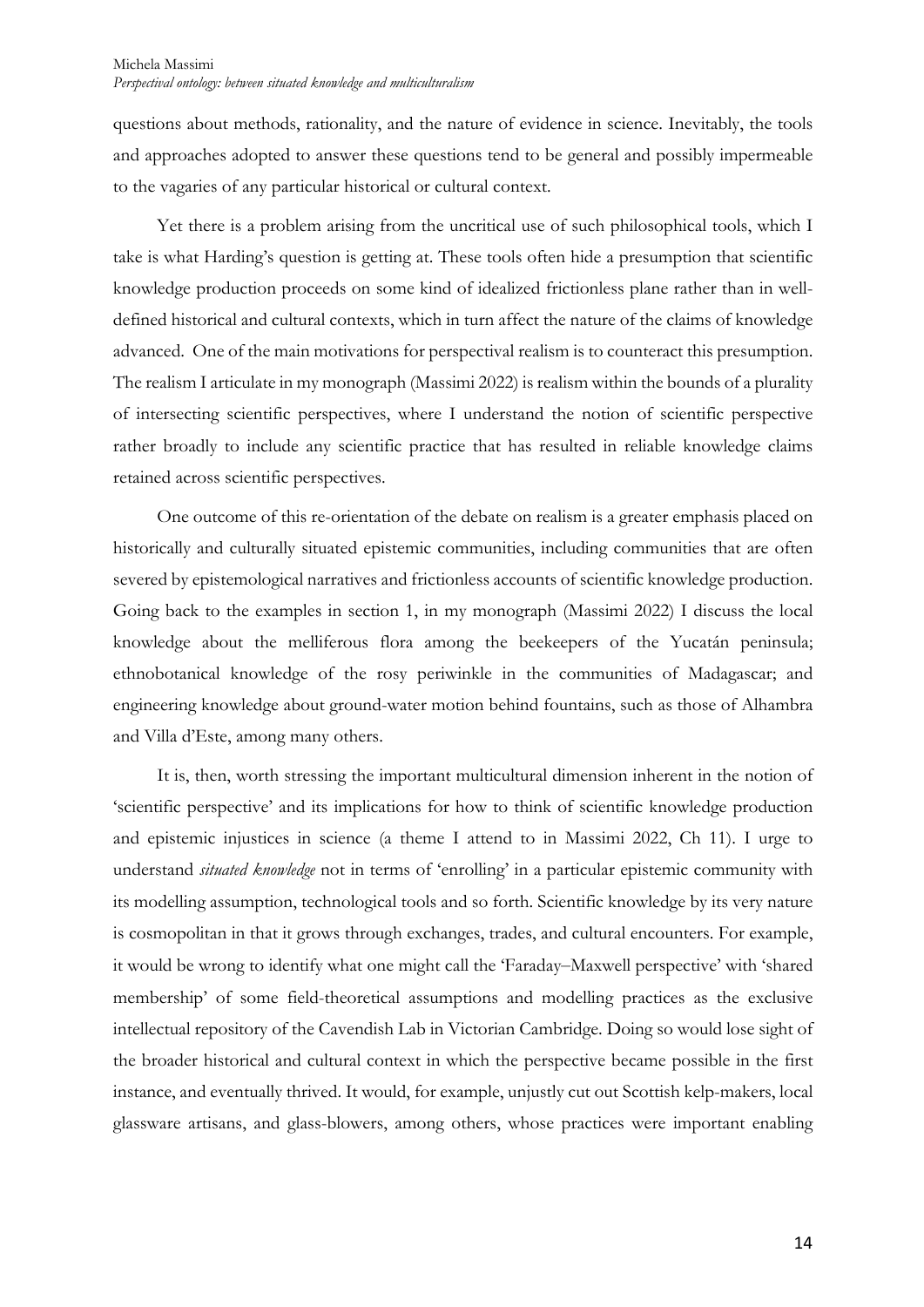factors behind the Faraday–Maxwell perspective in which J.J. Thomson's research on cathode rays thrived.

Scientific perspectives, as I use the term, are therefore not akin to Kuhn's scientific paradigms, which are in turn associated with what I am going to call 'Kuhnian communitarianism': that is, the idea that scientific knowledge is *defined by* the specific historical-geographical-cultural *membership* of particular epistemic communities sharing what the early Kuhn called a 'paradigm'. Think again of the image of scientific knowledge production emerging from *The Structure of Scientific Revolutions*, whereby a succession of incommensurable scientific paradigms, competing with one another, result in a new paradigm eventually supplanting the previous one. Kuhnian 'normal science' is defined by canonical texts (be it the *Almagest* of Ptolemaic astronomy or the *Principia* of Newtonian mechanics). Scientific terms and associated nomic generalizations are learned from such canonical texts. For Kuhn, scientific knowledge gets passed on from one generation to the next *belonging to the same scientific paradigm* in periods of normal science—until the time comes when anomalies accumulate, trigger a crisis, and a new paradigm comes to the fore.

The problem with this image of scientific knowledge production is that historically it is hard to find genuine examples of *insulated* and culturally *homogeneous* scientific paradigms. Indeed some of the well-known difficulties emerging from Kuhn's image of science—for example, how to explain the paradigm shift, how it is possible for communities engrained into a paradigm to abandon it and move on to a new one (see Bird 2000; Wray 2011)—are the side effect of what I have called Kuhnian communitarianism'. The historical reality is quite different.

At any given historical point, there is typically a plurality of historically and culturally situated scientific practices or what I call 'scientific perspectives'. Going back to the 'Faraday–Maxwell perspective', just in Europe at the turn of the nineteenth century there were, for example, at least three different perspectives on the nature of the electric charge (see Massimi 2019b). Perspectival realism rejects therefore the philosophical assumption that science evolves via epistemic *membership of one historically-culturally sufficiently well-insulated scientific perspective.* This is something that historians of science have long rediscovered with their kaleidoscopic approach to science and increasing emphasis on material cultures, rather than canonical textbooks, systems of beliefs, or scientific theories.

As soon as attention shifts to material cultures—or, in my language, to the modelling techniques, experimental tools, and technological resources available to any epistemic community to *reliably* advance scientific knowledge claims—the pluralistic, diverse, and fluid nature of scientific perspectives becomes immediately evident. *Pace* Kuhnian communitarianism, scientific knowledge travels across cultures and times and is inherently cosmopolitan. In this way, the notion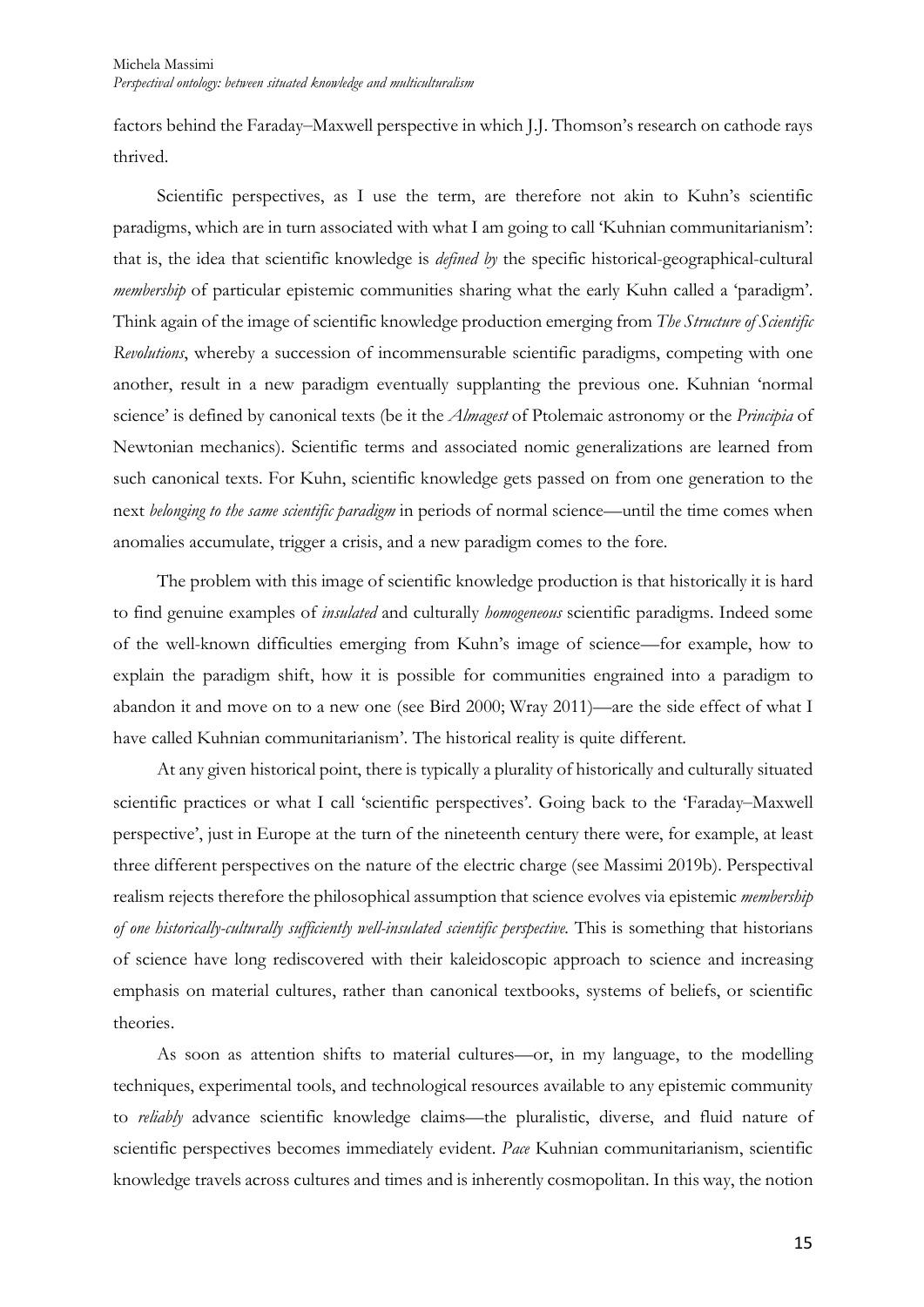of scientific perspective and the view of perspectival realism open the door to what I'd like to call 'scientific cosmopolitanism'. Scientific cosmopolitanism, in my idiolect, has nothing to do with scientific 'globalization'.<sup>3</sup> It does not imply the integration of historically and culturally situated perspectives, with all the troublesome attributes implicit in such expressions. It simply signals how historically and culturally situated scientific perspectives have been able to travel, trade, and thrive, not only in the absence of but in fact *thanks to the absence* of a lingua franca. Without ever losing their historical and cultural situatedness, scientific perspectives nevertheless *collectively* feed into cosmopolitan knowledge. The broad normative contours within which these cosmopolitan exchanges take place, and associated risk of epistemic injustices (what I call 'epistemic severing' and 'epistemic trademarking') is something that deserves closer attention and whose treatment goes beyond the scope and remit of this paper (I refer the reader to my discussion in Massimi 2022, Ch 11).

To conclude, when seen through the lenses of perspectival realism, scientific knowledge is never the prerogative of one single epistemic community at one historical moment. It is social and collective in a distinctively multicultural and cosmopolitan way where the emphasis is on the plurality of phenomena (rather than properties or pre-carved natural kinds). In reply to Harding's invitation, perspectival ontology, as I'd like to think of it, is one possible multicultural source of phenomena to which theories about knowledge may legitimately be asked to apply.

# **Acknowledgements**

I am very grateful to Meir Hemmo and Orly Shenker for inviting me to contribute to this special issue. This article builds upon and develops ideas present in Michela Massimi (2022) *Perspectival Realism* (Oxford University Press). This research is part of a project that has received funding from the European Research Council (ERC) under the European Union's Horizon 2020 research and innovation programme (grant agreement European Consolidator Grant H2020-ERC-2014-CoG 647272 *Perspectival Realism. Science, Knowledge, and Truth from a Human Vantage Point*).

#### **References**

<sup>3</sup> See Harding (2015, Ch. 4) for a discussion of the problems she sees in well-intentioned calls for 'integrating', for example, indigenous cultures with modern Western ones.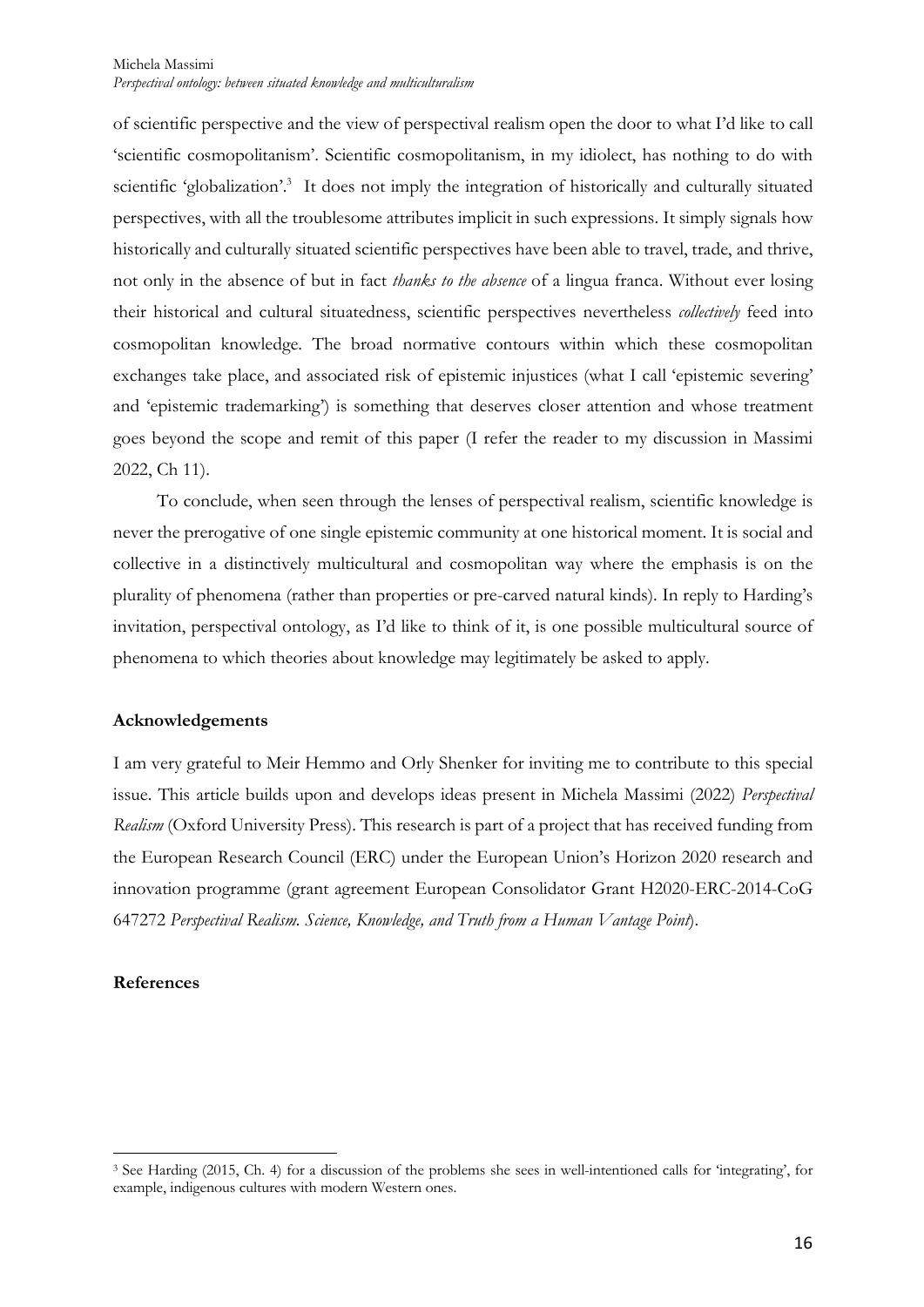Alfaro Bates, R.G., J.A. González Acereto, J.J. Ortiz Díaz, et al. 2010. *Caracterización palinológica de las mieles de la peninsula de Yucatán.* Universidad Autónoma de Yucatán, Comisión Nacional para el Conocimiento y Uso de la Biodiversidad, Mérida, Yucatán, México.

Bird, A. 2000. *Thomas Kuhn,* Chesham: Acumen and Princeton: Princeton University Press.

Bratman, E.Z. 2020. "Saving the other bees," *Conservation*  $\mathcal{C}^{\circ}$  Society 18: 387–398.

Coh-Martínez, M.E., W. Cetzal-Ix, J.F. Martínez-Puc, et al. 2019. "Perceptions of the local beekeepers on the diversity and flowering phenology of the melliferous flora in the community of Xmabén, Hopelchén, Campeche, Mexico," *Journal of Ethnobiology and Ethnomedicine* 15: 16, 1– 16.

Crane, E. 1999. *The World History of Beekeeping and Honey Hunting,* New York: Routledge.

Dupré, J. 1981. "Natural kinds and biological taxa," *Philosophical Review* 90: 66–90.

Giere, R. 2006. *Scientific Perspectivism,* Chicago: University of Chicago Press.

Hacking, I. 1991. "A tradition of natural kinds," *Philosophical Studies* 61: 109–126.

Harding, S. 1998. *Is Science Multicultural? Postcolonialisms, Feminisms, and epistemologies,* Bloomington: Indiana University Press.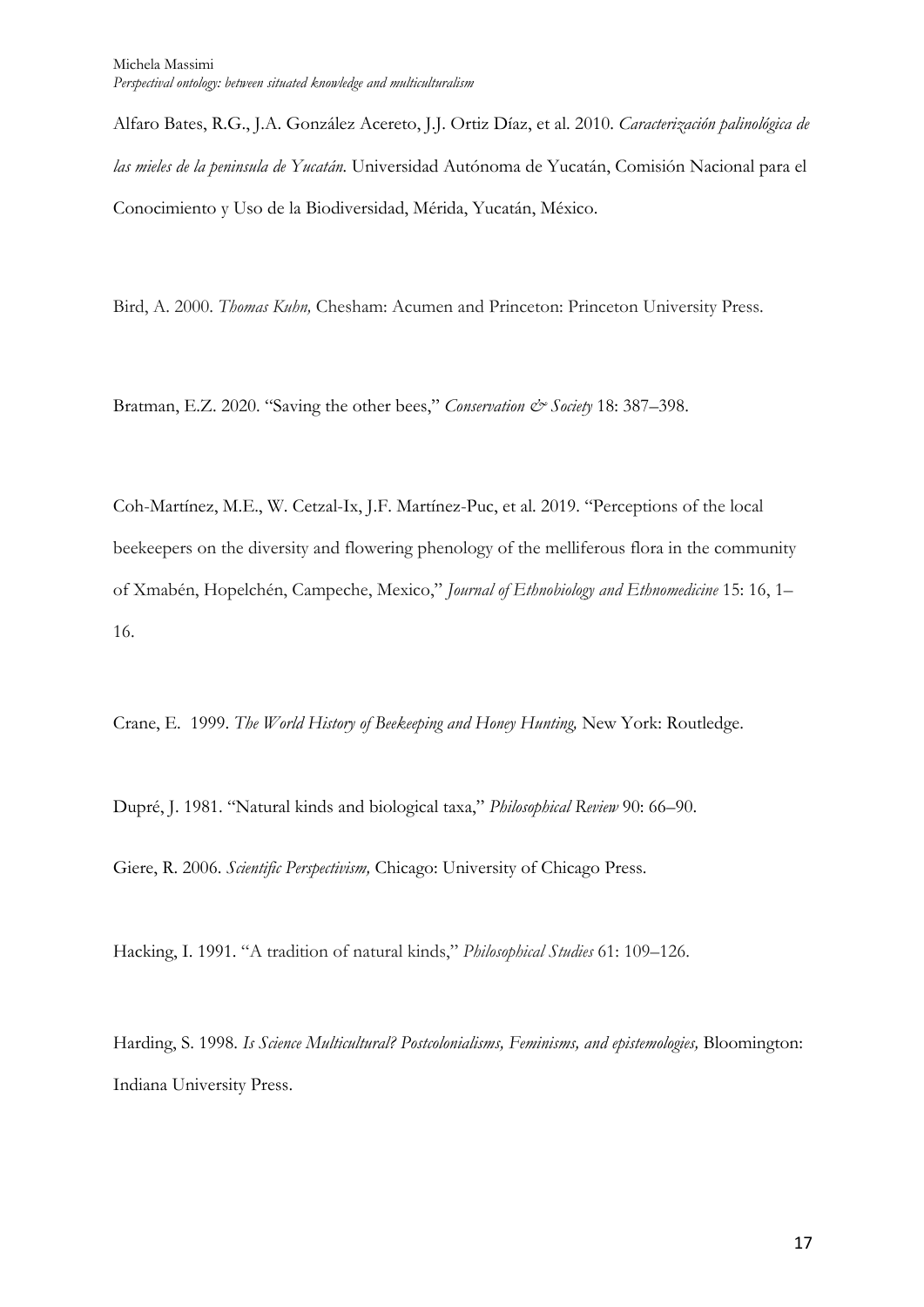Harding, S. 2015. *Objectivity and Diversity: Another Logic of Scientific Research,* Chicago: University of Chicago Press.

Kuhn, T.S. 1962/1970. *The Structure of Scientific Revolution*, Chicago: University of Chicago Press.

Massimi, M. 2007. "Saving unobservable phenomena," *British Journal for the Philosophy of Science* 58: 235–262.

Massimi, M. 2008. "Why there are no ready-made phenomena: what philosophers of science should learn from Kant," in M. Massimi (ed.), *Kant and Philosophy of Science Today, Royal Institute of Philosophy Supplement* 63. Cambridge: Cambridge University Press, pp. 1–35.

Massimi, M. 2011. "From data to phenomena: a Kantian stance," *Synthese* 182: 101–116.

Massimi, M. 2012. "Scientific perspectivism and its foes," *Philosophica* 84: 25–52.

Massimi, M. 2018a. "A p*erspectivalist* better best system account of lawhood," in L. Patton and W. Ott (eds), *Laws of Nature.* Oxford: Oxford University Press.

Massimi, M. 2018b. "Four kinds of perspectival truth," *Philosophy and Phenomenological Research*  XCVI: 342–359.

Massimi, M. 2019a. "Two kinds of exploratory models," *Philosophy of Science* 86: 869–881.